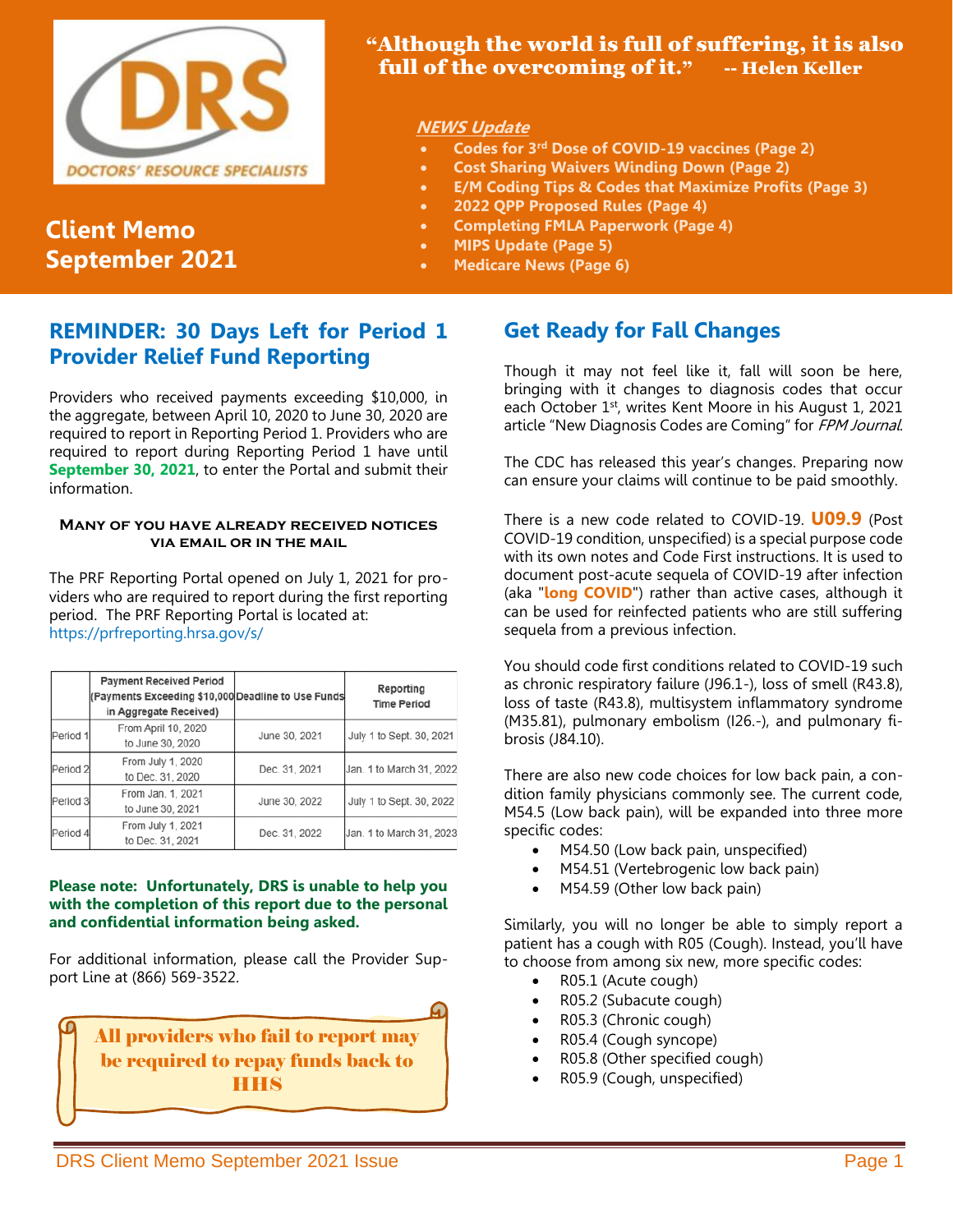Finally, beginning in October, you'll have an expanded array of codes for recording various social determinants of health. For instance, code Z59.0 (Homelessness) is now broken out to three codes:

- Z59.00 (Homelessness unspecified)
- Z59.01 (Sheltered homelessness)
- Z59.02 (Unsheltered homelessness)

Code Z59.81- (Housing instability, housed) will also require more specificity, as follows:

- Z59.811 (Housing instability, housed, with risk of homelessness)
- Z59.812 (Housing instability, housed, homelessness in past 12 months)
- Z59.819 (Housing instability, housed unspecified)

A full list of changes can be obtained by going to: [www.cdc.gov/nchs/icd/icd10cm.htm\(www.cdc.gov\)](http://www.cdc.gov/nchs/icd/icd10cm.htm)

## **New Codes Cover 3rd Dose of Pfizer and Moderna Vaccines**

Medicare stands ready to pay for the administration of a 3<sup>rd</sup> dose for both the Pfizer BioNTech COVID-19 vaccine and the Moderna COVID-19 vaccine for immune compromised people. CMS will pay the same amount to administer this additional dose as it did for other doses of the COVID-19 vaccine (approximately \$40 each).

The AMA released two new administration CPT codes for the additional doses:

#### **0003A (3rd dose Pfizer vaccine) 0013A (3rd dose Moderna vaccine)**

These codes are only to be used for third doses for immunocompromised individuals, which are different than booster shots. While the Biden Administration has announced its intent to offer booster shots to the general population, there is not currently a formal recommendation or FDA approval for them.

| Manufacturer | <b>Administration Codes</b>                                          |
|--------------|----------------------------------------------------------------------|
| Pfizer       | $\cdot$ 0001A (1st dose)<br>• 0002A (2nd dose)<br>• 0003A (3rd dose) |
| Moderna      | • 0011A (1st dose)<br>• 0012A (2nd dose)<br>• 0013A (3rd dose)       |

## **Cost Sharing Waivers for COVID-19 Treatment Winding Down**

Many insurers are no longer waiving cost sharing for COVID-19 treatment, writes Samantha Liss, for Healthcare Dive, August 20, 2021.

#### **Dive Brief:**

- Health experts warn patients [may soon see big](http://www.healthsystemtracker.org/brief/most-private-insurers-are-no-longer-waiving-cost-sharing-for-covid-19-treatment/)  [bills](http://www.healthsystemtracker.org/brief/most-private-insurers-are-no-longer-waiving-cost-sharing-for-covid-19-treatment/) related to treatment for COVID-19, according to a new report from researchers at the Kaiser Family Foundation.
- More insurers are expected to end the moratorium on patient cost sharing by the end of October 2021, putting the financial responsibility back on patients, KFF said.

Last year, during the height of the pandemic, many insurers voluntarily waived patient cost sharing for COVID-19 treatment.

Insurers have largely done away with those waivers and more are expected to disappear by the end of October as COVID-19 patients inundate hospitals once again, leaving them more exposed to the costs of the disease.

This could pose a new strain for providers, as some Americans are left to cover their out-of-pocket costs and not the insurer. The [average annual deductible](https://www.kff.org/report-section/ehbs-2020-section-7-employee-cost-sharing/) was \$1,644 in 2020, though much larger figures for families, according to KFF. But many Americans, four in 10, don't have \$400 in the bank to cover an unexpected expense, let alone \$1,644,

The federal government did mandate insurers to cover testing and vaccines but the requirement does not extend to paying for the patient's share of treatment costs

## **CMS expands Medicare payments for at home COVID-19 vaccines**

On August 24, 2021, CMS announced that it will give clinicians additional payments for administering in-home COVID-19 vaccines to multiple residents of the same home or communal living setting.

Clinicians will be allowed to receive the increased payment when they give up to 10 Medicare beneficiaries the vaccine on the same day in the same home. The goal is to boost vaccination rates in assisted living facilities, smaller group homes, and other group living situations.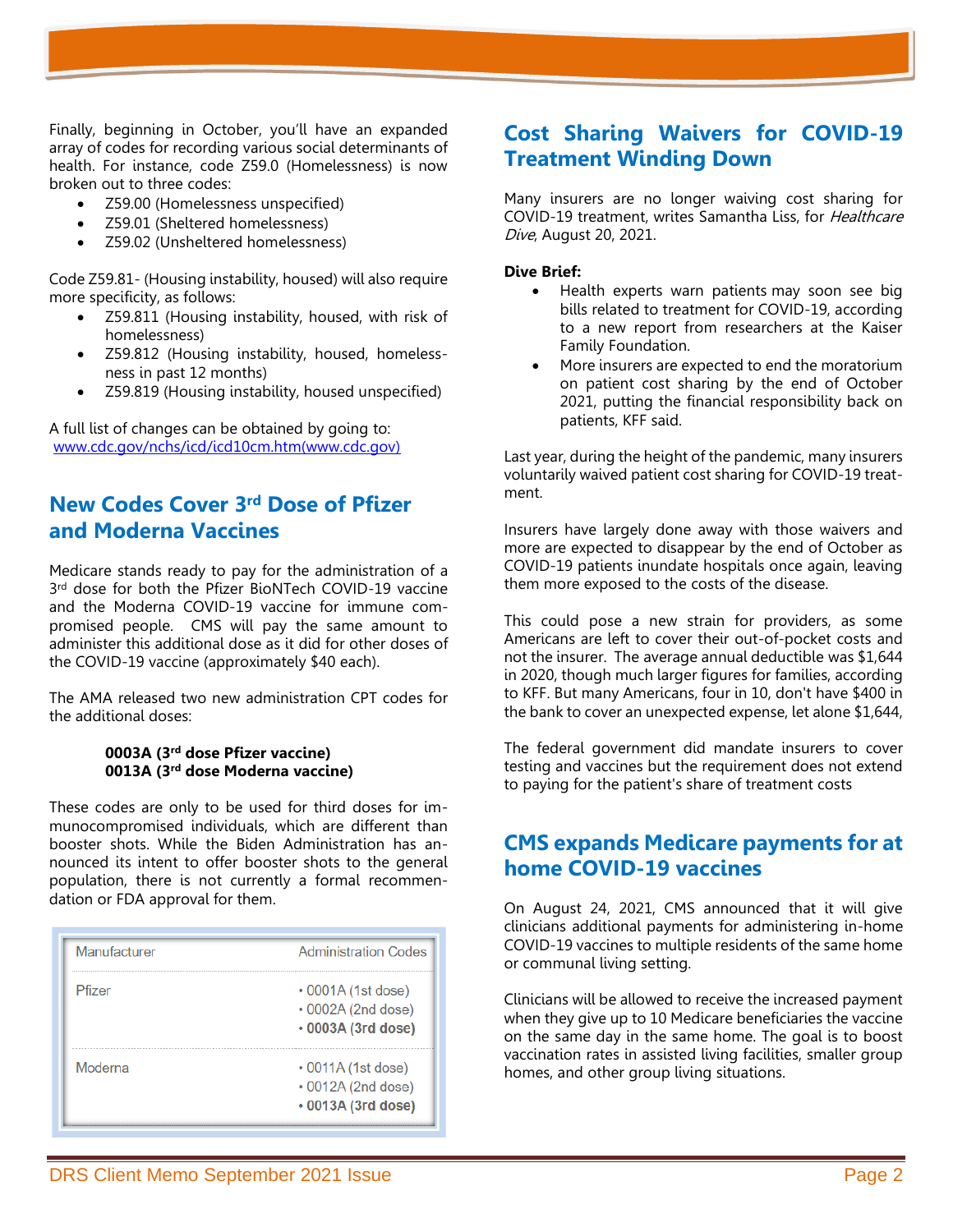### **Quicker, Easier E/M Coding** – Staff, FPM Journal, August 2, 2021

After several months of using the new E/M coding rules, it has become clear that the most difficult chore of coding office visits now is assessing data to determine the level of medical decision making.

Analyzing each note for data points can be time consuming and sometimes confusing. Fortunately, the majority of visits can be optimally coded without worrying about data at all, if you follow these four steps:

**1. Think time first.** Under the new rules, physicians may code any visit based solely on the total time it took on the date of service (including the time spent preparing for the visit and the time spent documenting it afterwards). If your total time spent on a visit appropriately credits you for level 3, 4, or 5 work, then document that time, code the visit, and be done with it. But if it does not, go to Step 2.

**2. "Problems plus."** The level of MDM is determined by the problems addressed at the visit, the data reviewed, and the patient's risk. But many visits can be coded with MDM just by answering these two questions:

- i) What was the highest-level problem you adressed during the office visit; and
- ii) Did you order, stop, modify, or decide to continue a prescription medication? Prescription drug management combined with a level 3 or 4 problem equals a level 3 or 4 visit.

If the patient has a level 5 problem, and you consider admission, that's a level 5 visit.

On the rare occasions when you see a patient for level 4 or 5 problems for less than the required time and don't do any prescription drug management, you may have to proceed to Steps 3 and 4.

**3. Level 4 problem with social determinants of health or simple data.** If you see a patient for a level 4 problem, but don't do prescription drug management, you can still code it as a level 4 visit if you do any of the following:

- **•** Personally interpret a study (e.g., an  $X$ -ray),
- Discuss management or a test with an external physician,
- Modify the workup or treatment due to social determinants of health.

## **4. Level 4 or 5 problem with complex data**. If

you saw a patient for a level 4 problem and still haven't been able to code the visit at this point, you have to tally Category 1 data points:

- o Review/order of each unique test equals one point each,
- o Review of external notes from each unique source equals one point each,
- o Use of an independent historian equals one point.

Once you reach three points, code it as level 4.

For a level 5 problem, if you see a really sick patient, order/ interpret an X-ray or ECG, and review/order two lab tests, then code level 5.

# **3 Billing Codes Physicians Should Use**

Doctors and practice administrators are always looking for ways to maximize profits. Practices that know about the following codes and how to use them may be able to earn additional reimbursement, writes Michael Enos in his July 27, 2021, article for Physicians Practice.

#### **99441-99443: TELEPHONE SERVICES**

CPT offers codes to report telephone services provided by a physician or other qualified health care professional who may report E/M services. **These codes can only be reported for an established patient and are not billable if the call results in the patient coming in for a face-toface service within the next 24 hours (or next available urgent visit). These calls are also not billable if they refer to an E/M service performed within the last seven days.** The codes are selected from code range 99441 to 99443 and are based on the time spent: 5-10 minutes, 11- 20 minutes, or 21-30 minutes, respectively.

#### **99058: SERVICES PROVIDED ON AN EMERGENCY BASIS**

What can you do when your providers already have a packed schedule and a patient walks in demanding to be seen? What if a scheduled nurse visit is more serious than anticipated, and the provider is called to step in and spend a great deal of time with that patient? **When a patient is seen on an emergency basis in the office, and it disrupts other scheduled office services, you may be able to report add-on code 99058** for additional reimbursement.

#### **96160: HEALTH RISK ASSESSMENT**

Providers can bill code **96160** when they perform a health risk assessment with a patient or caregiver/guardian in order to assess the risk of conditions such as mental disorders. Providers should report **96161** for a caregiverfocused health risk assessment, such as a depression inventory, for the benefit of the patient.

(Please note that there is no guarantee that these codes will be reimbursed by the insurance companies.)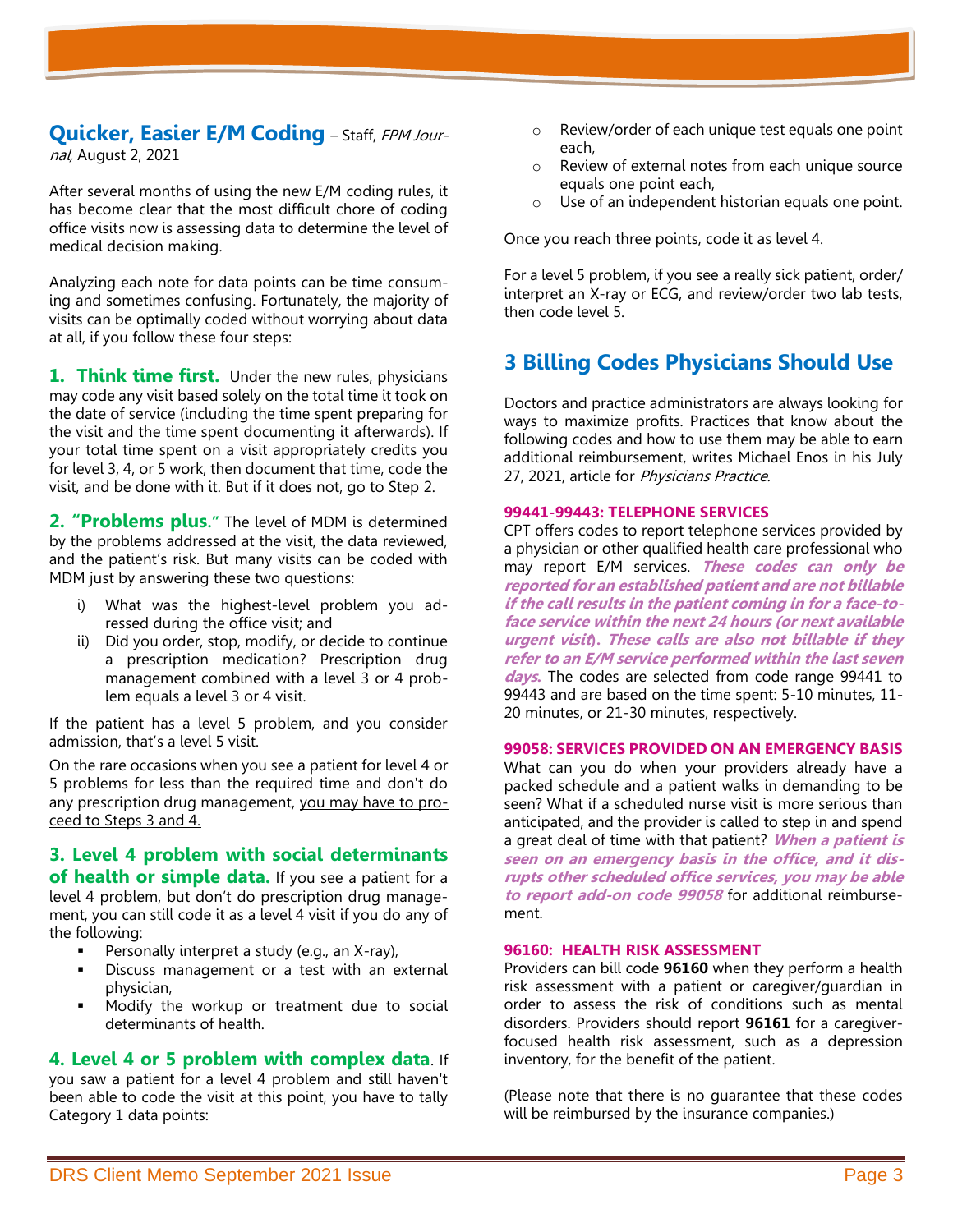# **Top Three Takeaways from the 2022 QPP Proposed Rule** – Matthew Fusan, HealthIT

Answers, August 30, 2021

The 2022 Quality Payment Program (QPP) Proposed Rule, which CMS released on July 13, 2021, includes changes to the MIPS program that will make avoiding a penalty difficult, along with updates to the controversial APM Performance Pathway reporting requirements, and more insight into the MVP program.

Following are three key takeaways from the Proposed Rule to consider as you evaluate how changes could impact your organization.

**1. Difficulty Avoiding Penalties Increases --** Avoiding a penalty in MIPS will become a lot harder for three reasons:

- 1) the Performance Threshold will be increased to 75 points,
- 2) most bonus points will be removed, and
- 3) the Cost category will increase to 30 points of the total score.

**2. Extended Web Interface Submission --** In the 2021 Final Rule, CMS announced that the Web Interface submission method would be sunsetted after PY 2021 and MSSP ACOs would be required to submit eCQMs or CQMs for three measures.

**3. MVPs Delayed Until 2023 --** MIPS Value Pathways (MVPs) are being delayed until 2023 and will initially launch with 7 available MVPs.

One thing that was not addressed in the Proposed Rule documentation was clarity around CMS's thinking regarding another COVID-related Hardship Exception for 2022. As the pandemic continues to unfold with the new Delta variant during the second half of this year, it is harder than ever to predict how much of the Proposed Rule will change between now and when the 2022 Final Rule is released in November or December.

# **Completing FMLA Paperwork Quickly**

The following tips can help you complete FMLA paperwork quickly and accurately, states Anne Kantner, MD, Family Practice Management, 2021 Jul-Aug;28(4):12-16.

### **KEY POINTS**

 $\ddotplus$  The Family and Medical Leave Act (FMLA) allows eligible employees to take unpaid leave for family and medical reasons.

- $\ddot{\phantom{1}}$  To qualify for leave, patients are required to provide their employer with a certification form from their physician or other health care provider.
- $\ddotplus$  To help you complete FMLA forms quickly and accurately, familiarize yourself with the questions, keep answers concise, involve your staff, and obtain patient input.



The FMLA allows eligible employees to take unpaid leave for family and medical reasons. During leave, their job is protected and health insurance coverage is continued.

Employees must notify their employer that they plan to take FMLA leave according to established procedures within their place of work. The employer is required to notify employees whether they are eligible for leave within five business days of the request for leave. Not all employed persons are eligible for FMLA, depending on the size of the company and length of employment.

The employer may require medical certification for pregnancy or serious health conditions. That medical certification is the FMLA form.

## **QUALIFYING REASONS FOR LEAVE**

Twelve weeks of leave in a 12-month period for:

- The birth of a child and care of the child within one year of birth;
- Adoption or foster care placement and care of the child within one year of adoption or placement;
- Care for a spouse, child, or parent who has a serious health condition;
- The employee's own serious health condition that makes the employee unable to perform the essential functions of his or her job;
- A qualifying urgent situation while the employee's spouse, child, or parent is on covered active duty for the military.

Twenty-six weeks of leave during a 12-month period for:

Care for a spouse, child, parent, or next of kin who is a covered service member with a serious injury or illness.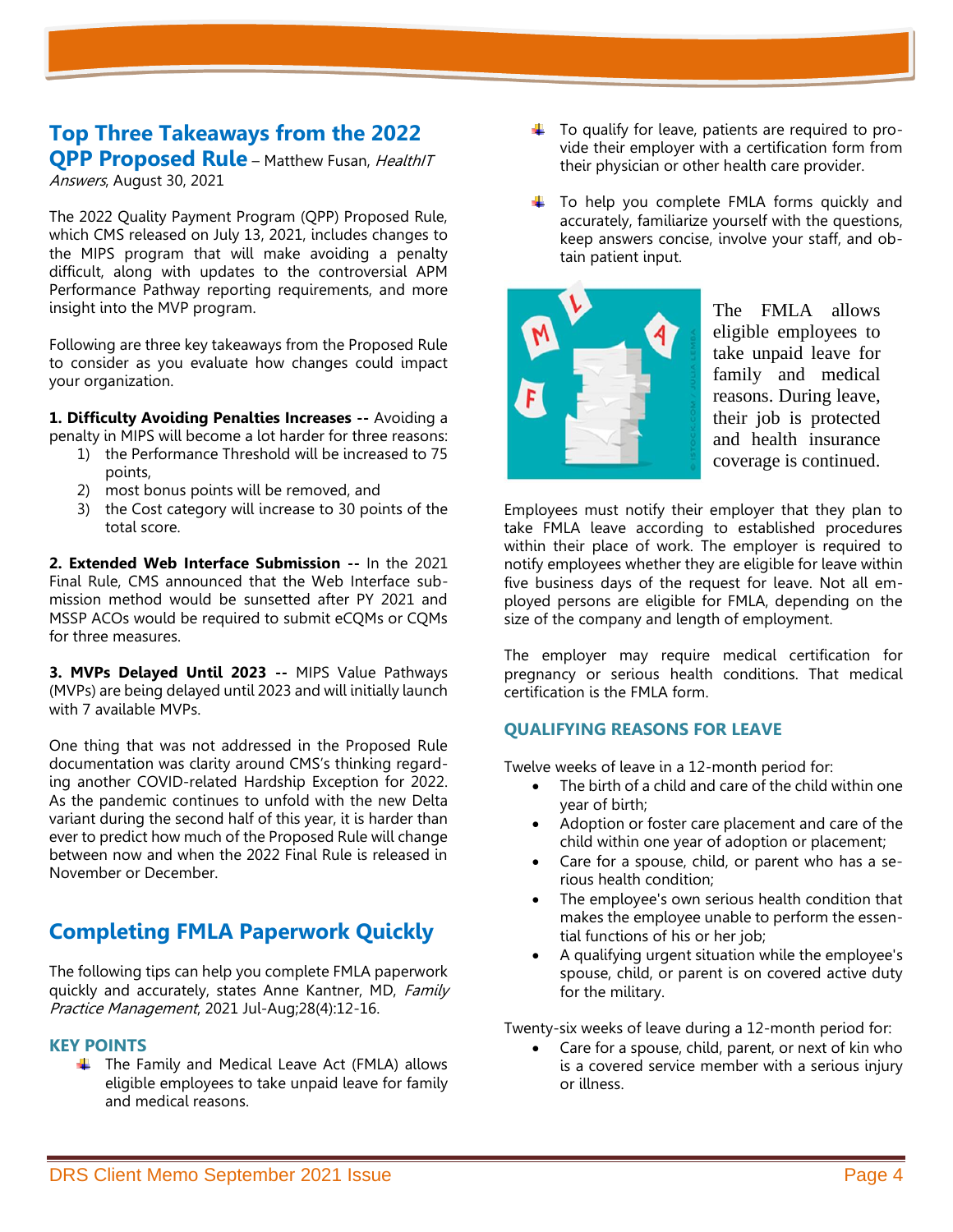FMLA forms issued by the U.S. Department of Labor Wage and Hour Division are titled "Certification of Health Care Provider for Employee's [or Family Member's] Serious Health Condition under the Family and Medical Leave Act."

FMLA form questions are fairly standardized, but in 2020 the Department of Labor revised the forms in an attempt to simplify them. Employers and employees are permitted to use any version of the forms, so you may see either the older version or the newer version come across your desk.

Read each question carefully when completing the form. Subtle changes in wording or differences in formatting of the forms can cause a physician who is trying to work quickly to answer incorrectly.

The first two sections of the FMLA form are generally for the employer and employee to complete. The third section is for the physician or other health care provider to complete, and it is usually divided into two parts:

> **PART A: MEDICAL FACTS OR INFORMATION** Historically, Part A has had eight to 10 one or twopart questions about the medical condition and treatment; however, the 2020 version of the form

#### **PART B: AMOUNT OF LEAVE NEEDED**

simplified this section.

Part B of the provider section of the form asks a series of questions to quantify the amount of leave needed. Leave blank any questions that do not apply.

Here are some common questions about the FMLA form completion process.

**Will a patient ever need more than one form?** Yes. Most employers require separate forms for separate medical conditions.

**Can I complete the form during an office visit**? Yes. Requiring an office visit for first-time completion of an FMLA form allows you to review each question with the patient and make decisions together regarding the amount of leave needed.

**How do I handle renewals?** After completion of the initial form, add it to the patient's medical record so you have easy access to it during renewals. For renewals with no changes requested by the patient, office staff can assist by transcribing answers from the prior form onto the new form.

Unlike many forms you're likely asked to fill out, FMLA forms have a purpose, and physicians play an important role in the medical certification process. It helps prevent employees from losing their jobs if they are out of work for a medical reason or to care for an ill family member. The certification also gives patients needed time off for doctor appointments, therapy sessions, and coping with episodic exacerbations of medical conditions.

## **MIPS UPDATE**

## **Now Available: 2020 MIPS Performance Feedback, Final Score, and 2022 MIPS Payment Adjustment Information**

CMS has released MIPS performance feedback and final scores for performance year 2020 and associated MIPS payment adjustment information for payment year 2022.

You can access your 2020 MIPS performance feedback, 2020 final score, and 2022 payment adjustment information by:

- Going to: https://gpp.cms.gov
- Logging in using your HCQIS Access Roles and Profile (HARP) system credentials; these are the same credentials that allowed you to submit your 2020 MIPS data

If you don't have a HARP account, please refer to the "Register for a HARP Account and Connect to an Organization documents" in the [QPP Access User Guide](https://lnks.gd/l/eyJhbGciOiJIUzI1NiJ9.eyJidWxsZXRpbl9saW5rX2lkIjoxMDIsInVyaSI6ImJwMjpjbGljayIsImJ1bGxldGluX2lkIjoiMjAyMTA4MDMuNDQwNzExMDEiLCJ1cmwiOiJodHRwczovL3FwcC1jbS1wcm9kLWNvbnRlbnQuczMuYW1hem9uYXdzLmNvbS91cGxvYWRzLzMzNS9RUFAlMkJBY2Nlc3MlMkJVc2VyJTJCR3VpZGUuemlwIn0.dTd5iqixX0MTuq_e6cwVTBM7ED_aA924b8lyHzaoo2E/s/148356598/br/110330061965-l) on the website.

For Shared Savings Program ACOs, please note that beginning August 5, 2021, you will be able to create a HARP account and manage your account in the [ACO Manage](https://lnks.gd/l/eyJhbGciOiJIUzI1NiJ9.eyJidWxsZXRpbl9saW5rX2lkIjoxMDMsInVyaSI6ImJwMjpjbGljayIsImJ1bGxldGluX2lkIjoiMjAyMTA4MDMuNDQwNzExMDEiLCJ1cmwiOiJodHRwczovL2Fjb21zLmNtcy5nb3YvIn0.nbHLC_fc-jVjtiLXZAoPucHECwbP4zZn-5LMRu8Wscw/s/148356598/br/110330061965-l)[ment System \(ACO-MS\).](https://lnks.gd/l/eyJhbGciOiJIUzI1NiJ9.eyJidWxsZXRpbl9saW5rX2lkIjoxMDMsInVyaSI6ImJwMjpjbGljayIsImJ1bGxldGluX2lkIjoiMjAyMTA4MDMuNDQwNzExMDEiLCJ1cmwiOiJodHRwczovL2Fjb21zLmNtcy5nb3YvIn0.nbHLC_fc-jVjtiLXZAoPucHECwbP4zZn-5LMRu8Wscw/s/148356598/br/110330061965-l) Contact your ACO to find out how you can obtain a HARP account via ACO-MS. If you have any questions, please contact the ACO Information Center at: [SharedSavingsProgram@cms.hh](mailto:SharedSavingsProgram@cms.hh%20s.gov) s.gov

To learn more about the information in your performance feedback, review 2020 MIPS Performance Feedback Resources in the QPP website.

## **Now Available: 2020 MIPS Targeted Review**

You can now review your performance feedback, including your MIPS final score and payment adjustment factor(s), on the Quality Payment Program website.

For MIPS eligible clinicians, your 2020 final score determines the payment adjustment you'll receive in 2022, with a positive, negative, or neutral payment adjustment being applied to the Medicare paid amount for covered professional services furnished in 2022.